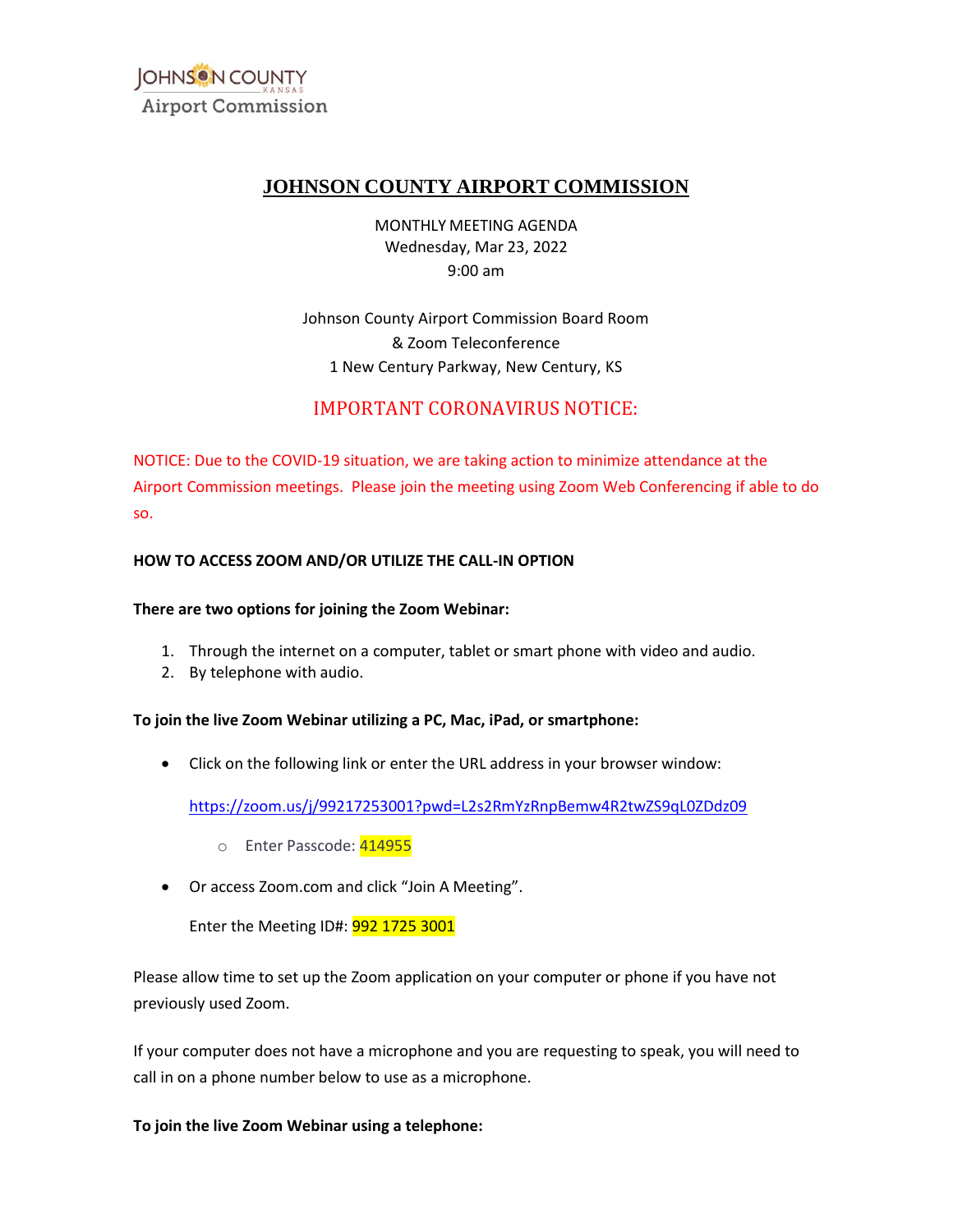- Dial the call-in phone number: 346-248-7799
- When prompted, provide the following Webinar ID#: 992 1725 3001

For *technical assistance* with the Zoom meeting access, you may call the Johnson County staff at 913-715-9666.

# **PUBLIC PARTICIPATION AT THE MARCH 23, 2022 JCAC MEETING**

 The agenda for the March 23, 2022 Johnson County Airport Commissioners' meeting includes agenda items that the public may participate in and offer comments on either in person or by joining the Zoom Webinar. ALL PUBLIC COMMENTS WILL NEED TO PRE-REGISTER EITHER VIA EMAIL OR BY PHONE NO LATER THAN NOON TUESDAY MARCH 22, 2022, OR PRIOR TO THE START OF THE MEETING FOR IN PERSON COMMENTS.

# **HOW TO PROVIDE PUBLIC COMMENTS**

# For comments regarding a *Public Hearing* Item:

- Written comments regarding an application may be submitted to the Planning Department using email to [Planner@jocogov.org;](mailto:Planner@jocogov.org) which must be received no later than 5 pm CDT, Mar 21, 2022. Please include your name, mailing address, and the application you desire to comment upon. If received by the above deadline, all comments will be made part of the record and shared with the Airport Commission.
- To participate live in the meeting via Zoom Webinar, email the Planning Department at [Planner@jocogov.org](mailto:Planner@jocogov.org) with your name, mailing address, and the application you desire to comment upon, no later than 5 pm CDT, Mar 21, 2022. The details and instructions for joining the meeting and a link for the Webinar will be emailed to those who have signed up to speak. If you do not have email, details and instructions will be provided via telephone.
- comment upon, you will need to use the "Raise Hand" function in the Zoom app to notify the Moderator of your desire to speak. To activate this function, click "Raise Hand" in the • If you are unable to notify the Planning Department by email prior to the meeting, then during the meeting, but immediately prior to the start of the application you desire to Webinar Controls at the bottom of the screen. By phone, you may raise your hand by dialing \*9. Please do not utilize the raise your hand function until the start of the application you desire to comment upon.
- For those who do not have access to the internet, and therefore cannot participate by via the web, please see the call-in option set forth in this agenda or attend the meeting in person. Those who desire to speak in person will need to raise their hand during the application's public comment section.
- Following the staff and applicant presentations on the application, the Moderator will call on individuals who have signed up to speak or raised their hand in the order received for the respective application. When it is your time to speak, the Moderator will recognize you by the name or address. When you start to speak, please identify yourself by your name and address. You will have 3 minutes in which to speak, unless the Chair of the Airport Commission designates a different time period in order to accommodate all the speakers desiring to speak during the meeting.

#### For all other public comments:

• Public comments made in person will need to provide their name and address on the signup sheet prior to the start of the meeting.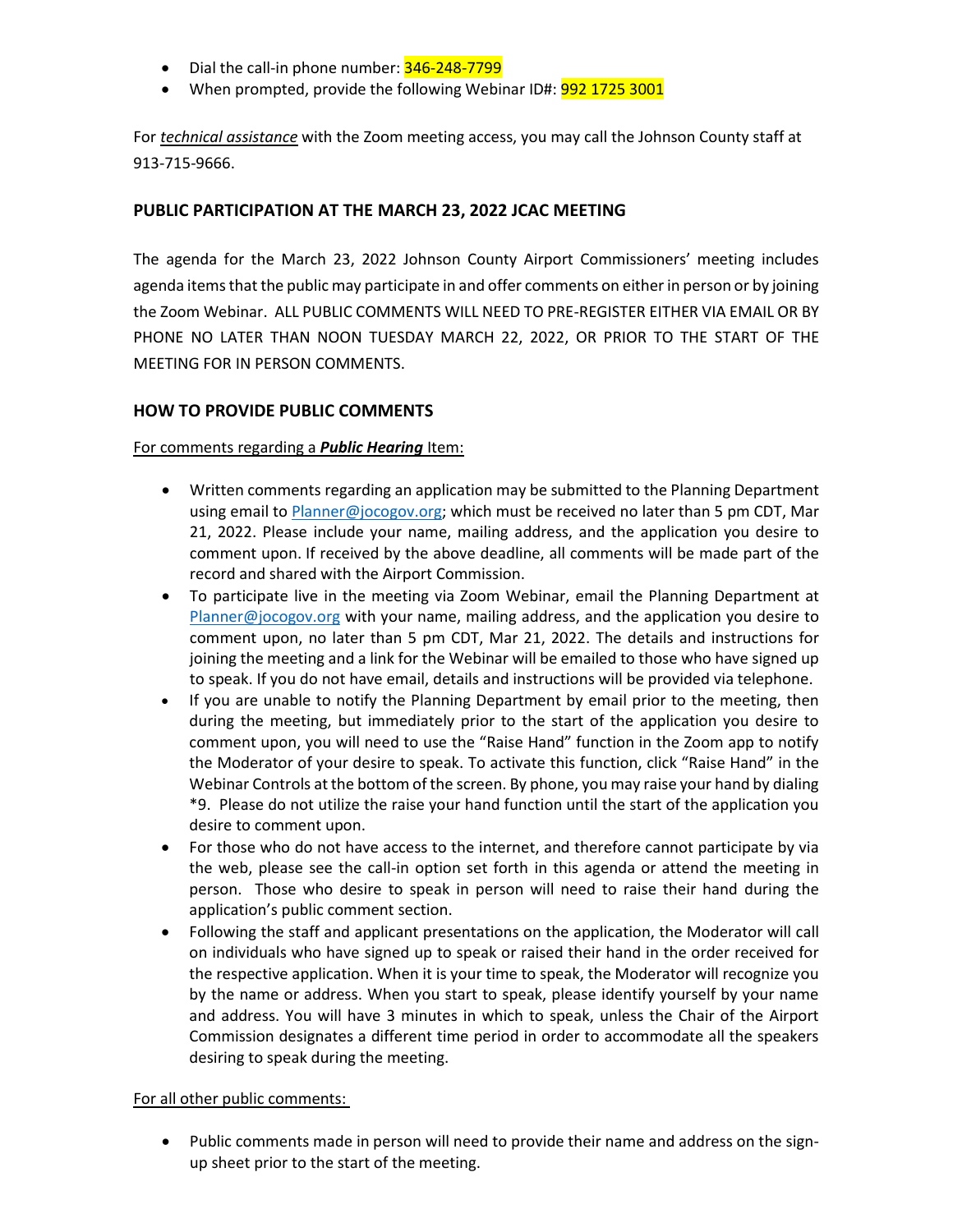- Public online "live" comments for the Mar 23, 2022 meeting will be accepted only for those who have pre-registered. Individuals wishing to speak online may register by sending their full name, business name (if applicable), physical address, and agenda item/topic being addressed to [chrissy.hails@jocogov.org.](mailto:chrissy.hails@jocogov.org) Registration closes at 12:00 pm CDT on Tuesday Mar 22, 2022. You will receive an email confirmation by 5:00 pm on Tuesday Mar 22, 2022 that includes instructions on speaking during the meeting.
- If you would like to make a written public comment for the meeting, please send your comments along with your full name, business name (if applicable), and physical address to [Chrissy.hails@jocogov.org](mailto:Chrissy.hails@jocogov.org) no later than 5:00 pm CDT on Monday Mar 21, 2022. If email is not an option, you may call 913-715-6004 and we will record your information and comments for distribution as a written comment. Written comments will be shared with the commissioners prior to the meeting but will not be read into public record during the meeting.

# I. APPROVAL OF MINUTES

a. February 23, 2022 Meeting

# II. REPORT OF THE CHAIRMAN

# III. EXECUTIVE SUMMARY

- A. Executive Director Report
	- a. Master Developer Update
- B. Deputy Director Report
	- a. 2022 Kansas Airport Improvement Program Grants

### IV. FINANCIALS

- A. Summary of Financials
	- a. 2022 Review of Performance Measures
- B. Consider ratifying the Feb 2022 expenditures as presented
	- a. 600 New Century Parkway Expense Summary

#### V. DISCUSSION ITEMS

- a. Consider recommending approval of City of Olathe Application Nos. PR21-0018, PAR22-0004, and FP22-0002, for a Revised Preliminary Development Plan for I-35 Logistics Park, and Final Plat, Fourth Plat, and a Final Development Plan for Scannell Building #2, on 40 acres, located nearby the northwest corner of 159th Street and Clare Road, Olathe, Kansas, for the reasons and subject to the stipulations recommended in the staff report
- b. Consider recommending approval of City of Olathe Application No. PAR21-0060, Final Development Plan for I-35 Logistics Park, Building C, on approximately 52 acres, located on the northwest corner of 155th Street and Old 56 Highway, Olathe, Kansas, for the reasons and subject to the stipulations recommended in the staff report
- c. Discussion of 600 New Century Office Building
- d. Consider agreement with KC Air Show Charities for 2022 Air Show
- e. Consider a grant application to the FAA in support of a replacement ATC at IXD under the 2021 BIL
- f. Consider Authorization No. 13 with Burns & McDonnell for Design & Construction Engineering Services for Airfield Electrical Vault at Johnson County Executive Airport